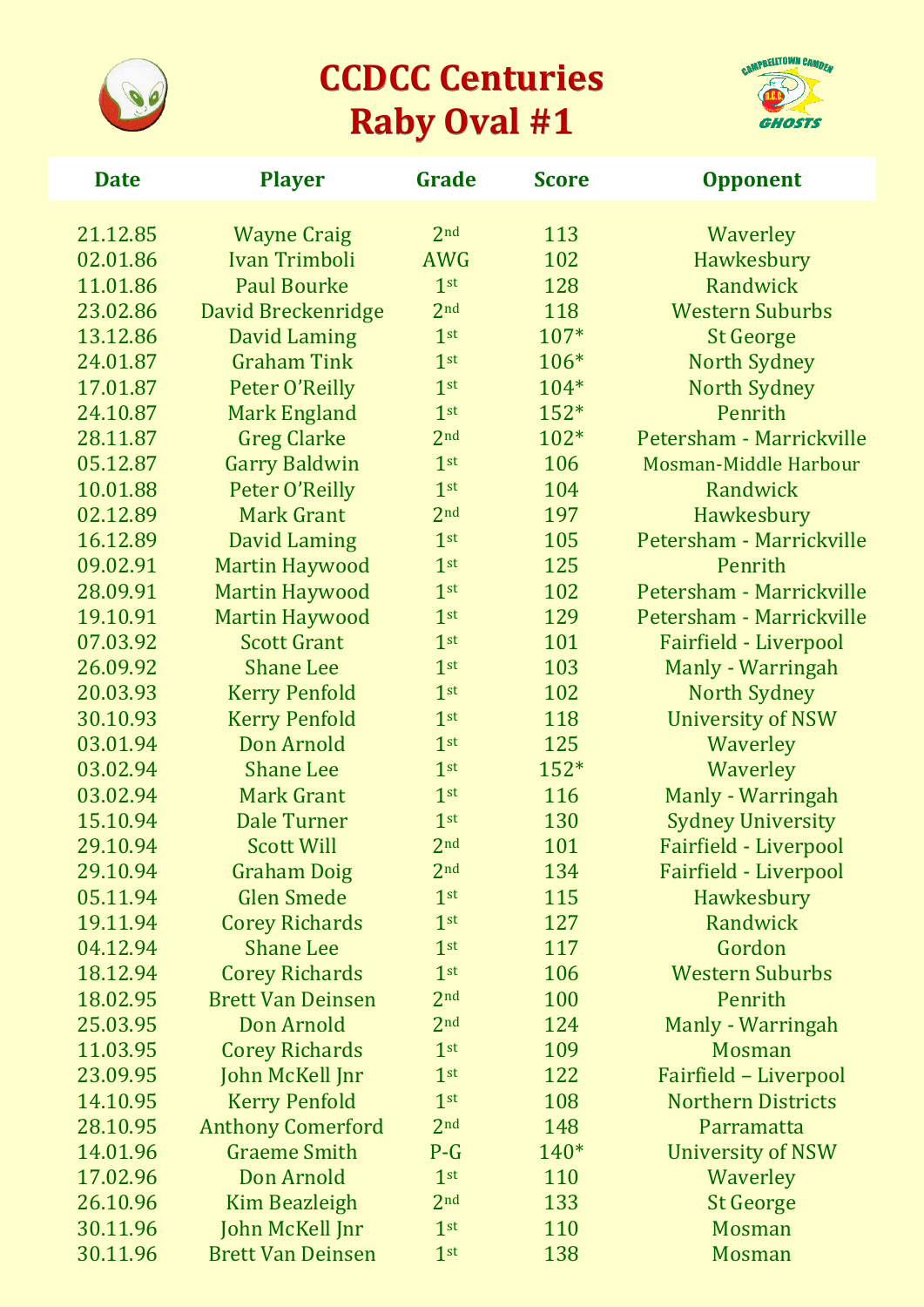

## **CCDCC Centuries Raby Oval #1**



| <b>Date</b> | <b>Player</b>            | Grade           | <b>Score</b> | <b>Opponent</b>              |
|-------------|--------------------------|-----------------|--------------|------------------------------|
| 21.12.96    | <b>Matthew Palmer</b>    | 2 <sub>nd</sub> | 111          | Penrith                      |
| 18.01.97    | <b>Kim Beazleigh</b>     | 1 <sup>st</sup> | 106*         | Parramatta                   |
| 18.10.97    | <b>Brett Williams</b>    | 1 <sup>st</sup> | 118*         | Fairfield - Liverpool        |
| 15.11.97    | <b>Brett Williams</b>    | 1 <sup>st</sup> | 105          | <b>North Sydney</b>          |
| 13.12.97    | <b>Brett Williams</b>    | 1 <sup>st</sup> | 108          | Manly - Warringah            |
| 28.12.97    | <b>Dean Burke</b>        | $P-G$           | 101          | <b>Western Suburbs</b>       |
| 14.02.98    | <b>Ben Thorpe</b>        | 2 <sub>nd</sub> | 102          | <b>Mosman</b>                |
| 28.11.98    | <b>Andrew Sutherland</b> | 2 <sub>nd</sub> | 100          | <b>Bankstown</b>             |
| 27.11.99    | <b>Paul McIlvenny</b>    | 2 <sub>nd</sub> | 124          | <b>Sydney University</b>     |
| 08.01.00    | <b>Keegan Luiters</b>    | 2 <sub>nd</sub> | 101          | Hawkesbury                   |
| 16.01.00    | Dennis Lonergan          | $P-G$           | 113          | Randwick                     |
| 21.12.00    | <b>Ben Maher</b>         | <b>AWG</b>      | 133          | Petersham                    |
| 2000-01     | <b>Graham Napier</b>     | 1 <sup>st</sup> | 141          | Randwick                     |
| 28.10.01    | Dennis Lonergan          | $P-G$           | 120          | <b>UTS Balmain</b>           |
| 14.12.02    | <b>Keegan Luiters</b>    | 1 <sup>st</sup> | 122          | Fairfield-Liverpool          |
| 08.11.03    | <b>Jarrad Burke</b>      | 1 <sup>st</sup> | 116          | Hawkesbury                   |
| 20.10.04    | <b>Brett Van Deinsen</b> | 1 <sup>st</sup> | 118          | <b>Bankstown</b>             |
| 13.11.04    | <b>Brett Van Deinsen</b> | 1 <sup>st</sup> | 146          | Randwick-Petersham           |
| 05.12.04    | <b>Scott Coyte</b>       | $P-G$           | 116          | <b>St George</b>             |
| 18.12.04    | <b>Jarrad Burke</b>      | 1 <sup>st</sup> | 122*         | <b>Fairfield - Liverpool</b> |
| 15.10.05    | <b>Russell Gascoigne</b> | 2 <sub>nd</sub> | 139          | <b>University of NSW</b>     |
| 29.10.05    | <b>Brett Van Deinsen</b> | 1 <sup>st</sup> | 116          | <b>Sydney University</b>     |
| 19.11.05    | <b>Steven Green</b>      | 2 <sub>nd</sub> | 101          | <b>Northern Districts</b>    |
| 10.12.05    | <b>Brett Van Deinsen</b> | 1 <sup>st</sup> | 173          | Fairfield - Liverpool        |
| 10.12.05    | Dennis Lonergan          | 1 <sup>st</sup> | 105*         | Fairfield - Liverpool        |
| 11.12.05    | Scott Coyte              | $P-G$           | 104          | <b>Western Suburbs</b>       |
| 19.01.06    | <b>Adam Coyte</b>        | <b>AWG</b>      | 130          | Randwick                     |
| 05.02.06    | <b>Brett Van Deinsen</b> | 1 <sup>st</sup> | 103*         | Fairfield - Liverpool        |
| 07.10.06    | <b>Michael Bright</b>    | 1 <sup>st</sup> | 105          | <b>St George</b>             |
| 14.10.06    | <b>James Phathanak</b>   | 2 <sub>nd</sub> | 102          | <b>Sydney University</b>     |
| 02.12.06    | <b>Dennis Lonergan</b>   | 1 <sup>st</sup> | 116          | <b>Northern District</b>     |
| 17.02.07    | <b>James Phathanak</b>   | 2 <sub>nd</sub> | 165          | Sutherland                   |
| 17.02.08    | <b>Adam Coyte</b>        | $P-G$           | 123          | <b>Sydney University</b>     |
| 08.03.08    | <b>Troy Yabsley</b>      | 2 <sub>nd</sub> | 105*         | <b>St George</b>             |
| 18.10.08    | <b>Brett Collison</b>    | 1 <sup>st</sup> | 135          | <b>Northern District</b>     |
| 01.11.08    | <b>Will Gidman</b>       | 2 <sub>nd</sub> | 129          | <b>Mosman</b>                |
| 01.11.08    | <b>Troy Yabsley</b>      | 2 <sub>nd</sub> | 101          | <b>Mosman</b>                |
| 20.12.08    | <b>Will Gidman</b>       | 2 <sub>nd</sub> | 132*         | <b>Fairfield - Liverpool</b> |
| 25.01.09    | <b>Damien Wall</b>       | 1 <sup>st</sup> | 103          | Hawkesbury                   |
| 21.03.09    | <b>Russell Gascoigne</b> | 2 <sub>nd</sub> | 101          | Manly - Warringah            |
| 28.03.09    | <b>Jamie Malskaitis</b>  | 5 <sup>th</sup> | 107*         | Gordon                       |